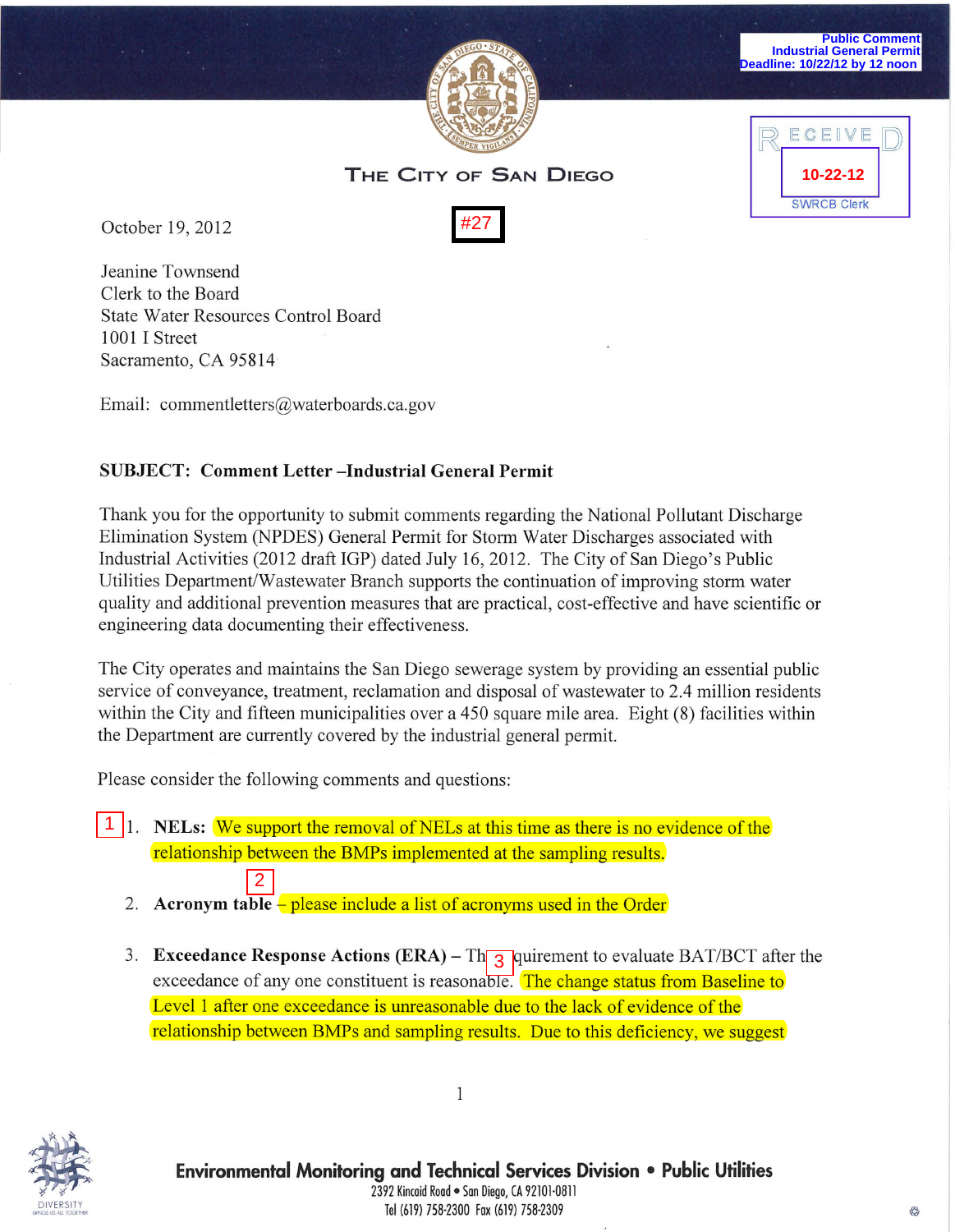revisiting the trigger; the jump to Level 1 should be the average value of a specific number of sampling events such as four or six data sets.

4 4. **ERA – Level 2:** It's extremely aggressive to change the status to Level 2 after two subsequent exceedances especially since our data set is likely only two samples per year due to limited rainfall which averages  $\leq 10$  in/year in San Diego. The trigger needs to be revisited; the jump to Level 2 should be the average value of a specific number of sample events such as six or eight since background data is imprecise.

Furthermore, the language states the second time an NAL exceedance occurring for the same constituent during a "subsequent reporting year" the facility triggers Level  $\frac{5}{2}$ . Does "subsequent year" refer to only one reporting year immediately following? Is it limited to one year following the first exceedance?

- 5. **ERA - Background sources and Baseline limits**  How do we determine the baseline values and background levels for the required monitoring? Determining these levels from . "natural background sources" is indistinct and could impact the discharger's ability to create an effective and acceptable ERA Demonstration Technical Report. The definition should be clarified such as "the average of four sample sets" or other unambiguous definition.
- 6. **ERA and Corrective Action**  If/when the discharger triggers Level 1 or 2 status it appears no mechanism is in place to allow the discharger to return to a previous status when compliance is met. How does the discharger return to lower levels after demonstrating compliance?
- 7. **Annual report:** We disagree a further time extension for report submittal is not appropriate as stated by State Water Board staff. We are a discharger with numerous sites, several other reporting requirements at the exact same time of year and limited staffi<sup>3</sup> The annual report due date should be extended to July 30 to allow dischargers to adequately and correctly complete the annual reports and input into SMARTS (which can be, and often is, problematic) and takes more time than submitting electronic files to the Regional Board. 4 **4. ERA** and **Example 12** if the extremely aggressive to change the status to Level 2 after ty subsequent exceedances especially since our data set is flikely only two samples properties the first of the impact of the
	- 8. **Qualifying storm event (QSE):** The definition of a QSE is impractical. A storm event producing  $1/10<sup>th</sup>$  of an inch of rainfall over a 24 hour period does not produce sufficient runoff to physically collect samples at our facilities. The definition needs to include language that it's both "measurable and produces collectable run off." I $[10]$ o needs to include the event must be during daylight hours and normal operating hours.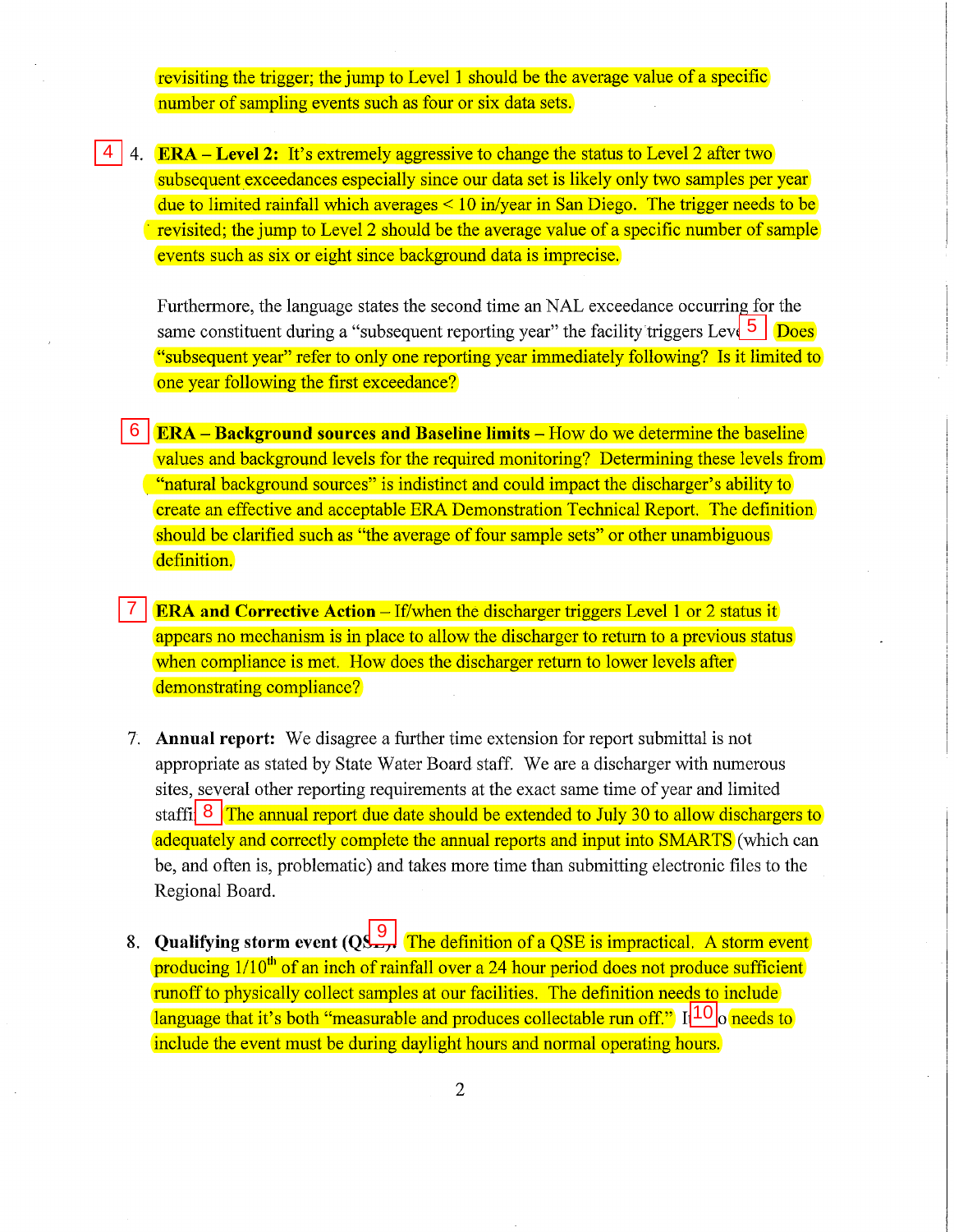**11 QSE:** The Order requires sample collection within four hours of a QSE or the start of operating hours if the QSE occurred in the previous twelve hours. This requirement assumes sufficient rain at the start of operating hours to produce measurable runoff OR that the run-off is contained in a basin. Both assumptions impact our ability to comply with the regulations to obtain quarterly samples. Again, the QSE definition as described in comment #8 needs to be re-visited and sampling requirements should be reduced to twice per rainy season.

- 12 **Anticipated storm event** The proposed permit is unclear as to how a permittee would monitor an "anticipated storm event". Additionally, how would an event be monitored for unmanned facilities? Is the intention for site staff to monitor 2417 for storm events? Please provide additional clarity.
- 11. **QISP training:** What are the details of the State Water Board sponsored or approved training courses? What is the schedule? Are there multiple dates? Will training occur in each region? What is the cost? How many hours is the course?
- 12. **QISP I:** We operate unmanned facilities. The Fact Sheet states the QSPI must work at the facility; although, that statement does not seem consistent with the Order. Is it a requirement for the QISP I to stationed "at the facility."
- 13. **SWPPP requirements:** What is the purpose of submitting a site-specific SWPPP via SMARTS? This document continually changes (name updates; add/remove/enhance BMPs, etc) so it's a peculiar requirement to submit numerous documents that aren't final or permanent documents. 11<br>12<br>13<br>14<br>15<br>16

14. **Quarterly sampling:** Quarterly sampling requirements are impractical for southern California. Our facilities are located in metropolitan San Diego with an average rainfall of < 9.9 inches/year resulting in a limited opportunity to sample runoff. More than 80% of the region's rainfall occurs between December and March. It's highly unlikely we can comply with sampling one QSE each quarter.

It's important to note normal operating hours for our facilities are 6 a.m. to 3 p.m. Monday thru Friday equating to 45 hours per week that staff is available to sample run off. As a result, a QSE that has sufficient runoff to obtain samples is limited to 27% **of the time** during any quarter.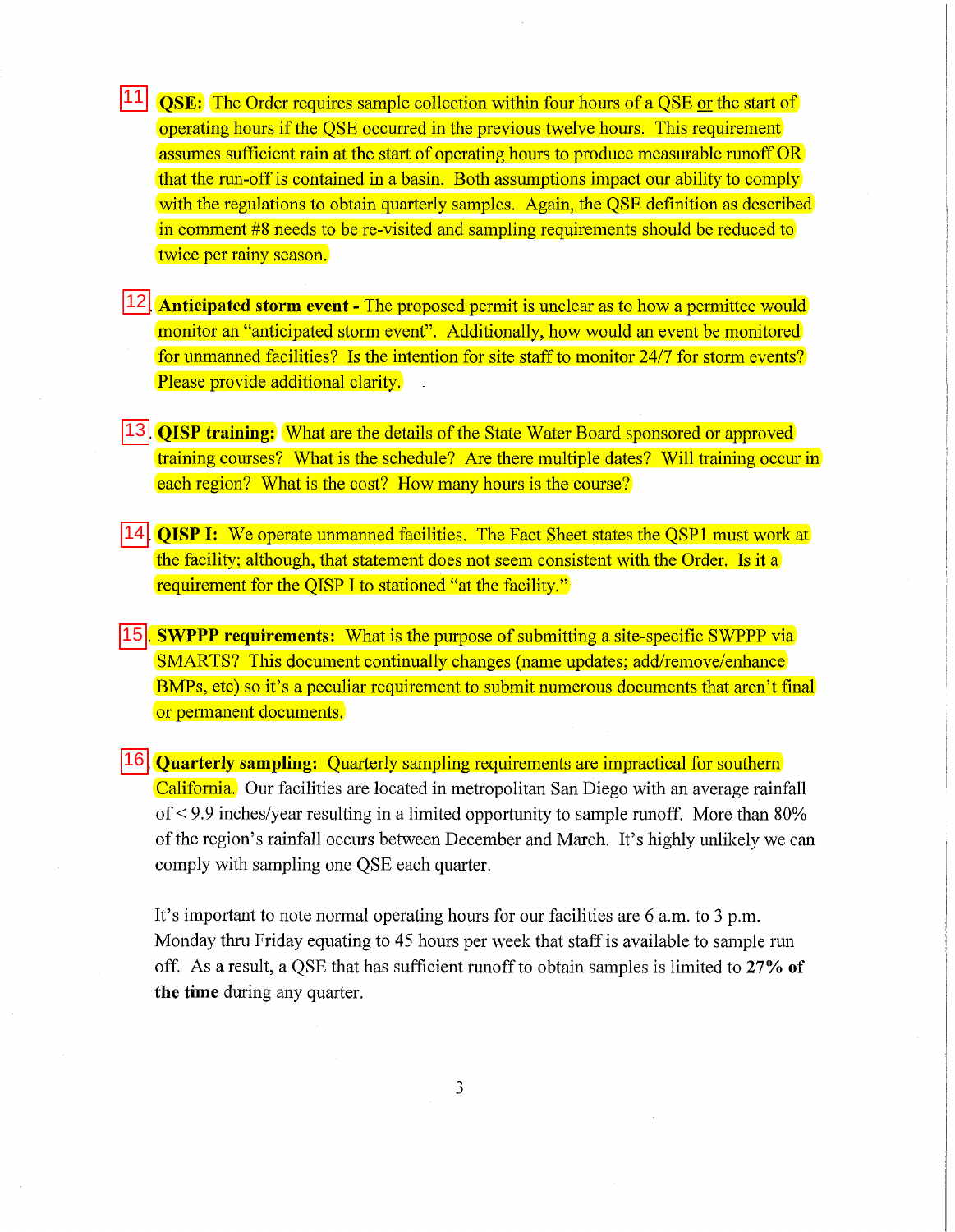Potentially, we will never achieve the appropriate number of samples because our "subsequent quarters" will not likely produce any run-off to fulfill the sampling requirement.

17 We realize we have the opportunity to report "no QSE event" on the annual report. Although, on page 52 of the Fact Sheet (Figure 2 Compliance Flowchart) illustrates a "Violation of this General Permit" if we do not sample one QSE per quarter.

Additionally, page 41 of the Fact Sheet lists exemptions for sample collection and the lack of a QSE is not listed as an exemption. As written, it appears that we would be in violation if we didn't have QSEs each quarter, occurring Monday thru Friday during normal operating hours. Realistically, we cannot comply with the Order, as written. Sampling requirements should be any two QSEs per year.

15. **Quarterly Sampling and Sample Frequency Reduction:** We are potentially penalized for the minimal rainfall in San Diego regarding our ability to reduce sampling. To reduce sampling to the first qualifying storm after October 1, we need to be in compliance for eight (8) consecutive quarters which assumes we have a QSE for eight consecutive quarters. One QSE per quarter (occurring Monday thru Friday during normal operating hours) is highly unlikely to occur over the course of many years. This requirement is unrealistic which hinders our ability for sample reduction because San Diego receives 80% of its < 10 inches between December and March. 18<br>19

19 **pH** testing: It's impractical and costly to have a calibrated portable pH analyzers at each one of our eight sites due to cost, calibration standards, laboratory space and staffing. Furthermore, the industrial sites are miles from the certified laboratory so the sample holding time will exceed 15 minutes. We suggest the addition of pH strips as an acceptable methodology because they are accurate within the required range of 6-9. For example, Fisher Scientific sells Micro Essential Hydrion pH Test Paper that is accurate for pH range 6-9.5 [Catalog 14-850-10M].

- 17. **Visual Observations:** The number of visual observations is excessive. Our facilities provide an essential public service of conveying, treating and disposing of wastewater and its by-products so the primary roles are to treat wastewater. Due to limited staffing at all facilities the required observations may be infeasible and should be reduced. 20
- 18. **Visual Observations:** The Order requires visual observations within the first four hours of the start of a discharge or at the start of facility operations. It also assumes the storm water is contained which is inaccurate for the majority of our facilities. It's impractical to
- 21 require staff to mobilize and monitor for a possible discharge when they are physically not at the facility. The intent of this requirement needs to be re-visited and the language needs to be revised.